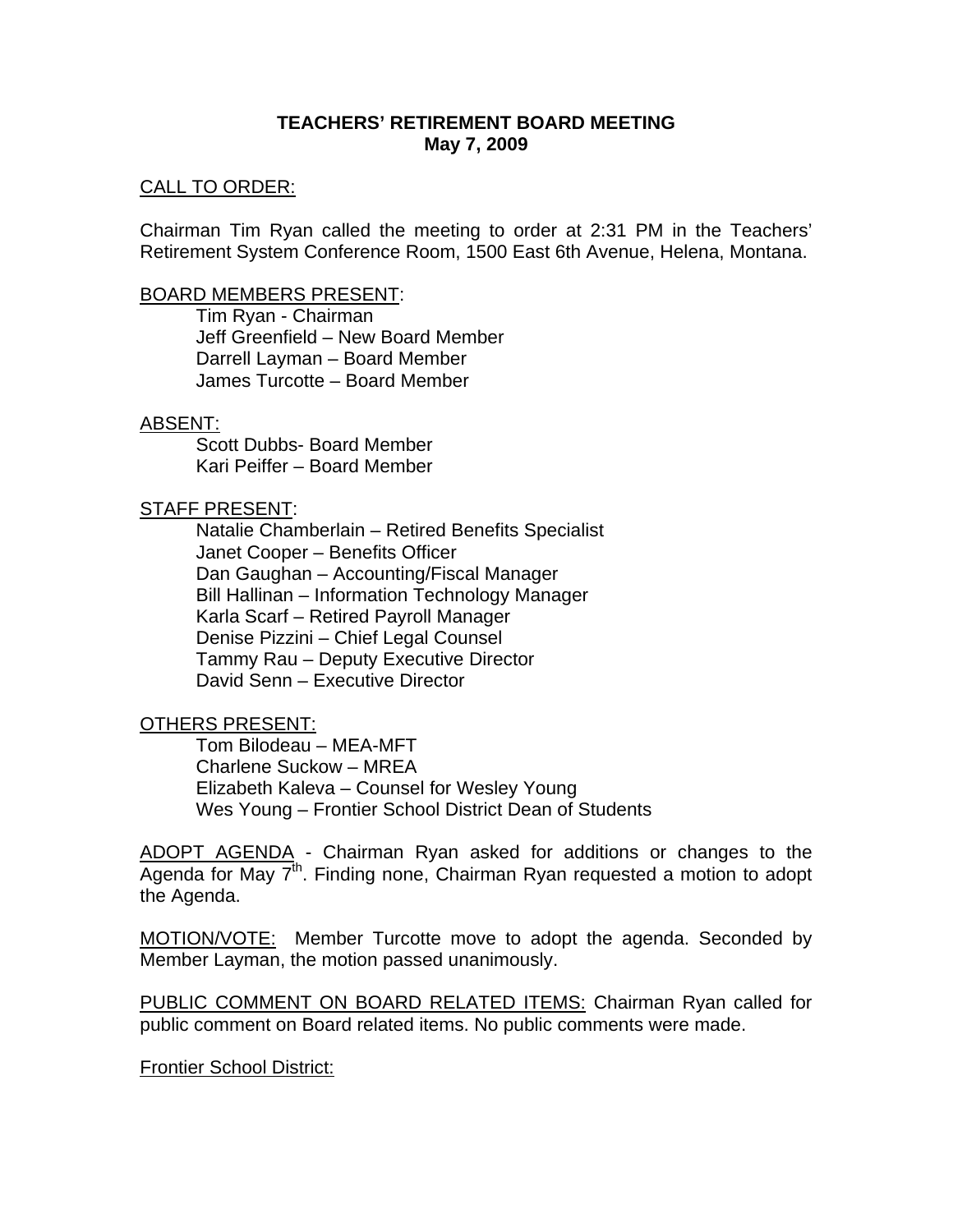# Teachers' Retirement System Board Minutes May  $7^{th}$ , 2009

### Eligibility for Retirement Benefits – Wesley Young

Ms. Pizzini gave a brief overview of the facts and discussion of this case from the February meeting. At this time, Mr. Young has tendered a settlement offer, through his legal counsel, Elizabeth Kaleva, by which settlement offer Mr. Young would agree to discontinue his employment with the Frontier school district under three contracts/position descriptions - one in a purported 1/3 time TRS-reportable position, and two other positions that Mr. Young argues are not TRS-reportable, as Director of Transportation and Director of Maintenance – and in exchange for his promise to discontinue working in the three positions, the TRS Board would agree not to pursue any additional recovery from Mr. Young for benefits paid during the term of his employment in three positions.

Ms. Kaleva briefly reviewed the School District's process in hiring Mr. Young in the three positions, explaining that, because of the size of the Frontier School District, they could not afford a second full-time administrator, and they could not logistically go down to just one administrator, after conversations with Mr. Young, the School District determined it was appropriate to reduce the principle position and designate the position as "Dean of Students." Mr. Young applied for and was hired for the Dean of Students position. Ms. Kaleva acknowledged that the Dean of Students position is a TRS-reportable position. Ms. Kaleva went on to explain that the School Board, at the same time, identified two other position needs - a Director of Maintenance and a Director of Transportation. She indicated that Mr. Young applied for both positions, was the most qualified candidate, and was hired by the School Board to fill both positions. Ms. Kaleva argued that the Montana Constitution vests the School Board with local control, which means the school board has exclusive authority to determine how many employee positions are filled in their School District, and what the duties of those positions are. Ms. Kaleva argued that the job descriptions for the maintenance and transportation positions do not qualify to be reported to TRS.

Ms. Kaleva acknowledged there may be concerns that the jobs were created so Mr. Young could draw his retirement benefits and continue to work in the school district in excess of the earnings limitations imposed by law. She stated that many school districts have taken similar advantage of the same "loop hole" in the law. She advised the Board to look at the Montana Constitution and local control, and the implementing statute, 20-3-323, MCA, which outlines the duties and powers of School Boards. She further asserted that the TRS Board is statutorily bound by what positions are eligible for the TRS, and the two additional job descriptions filled by Mr. Young are not, therefore, TRS cannot require those positions be reported to TRS.

Ms. Kaleva indicated that if this matter goes to a contested case hearing, there will be other similar positions identified with similar position descriptions that are being reported to PERS, and to which TRS has not objected.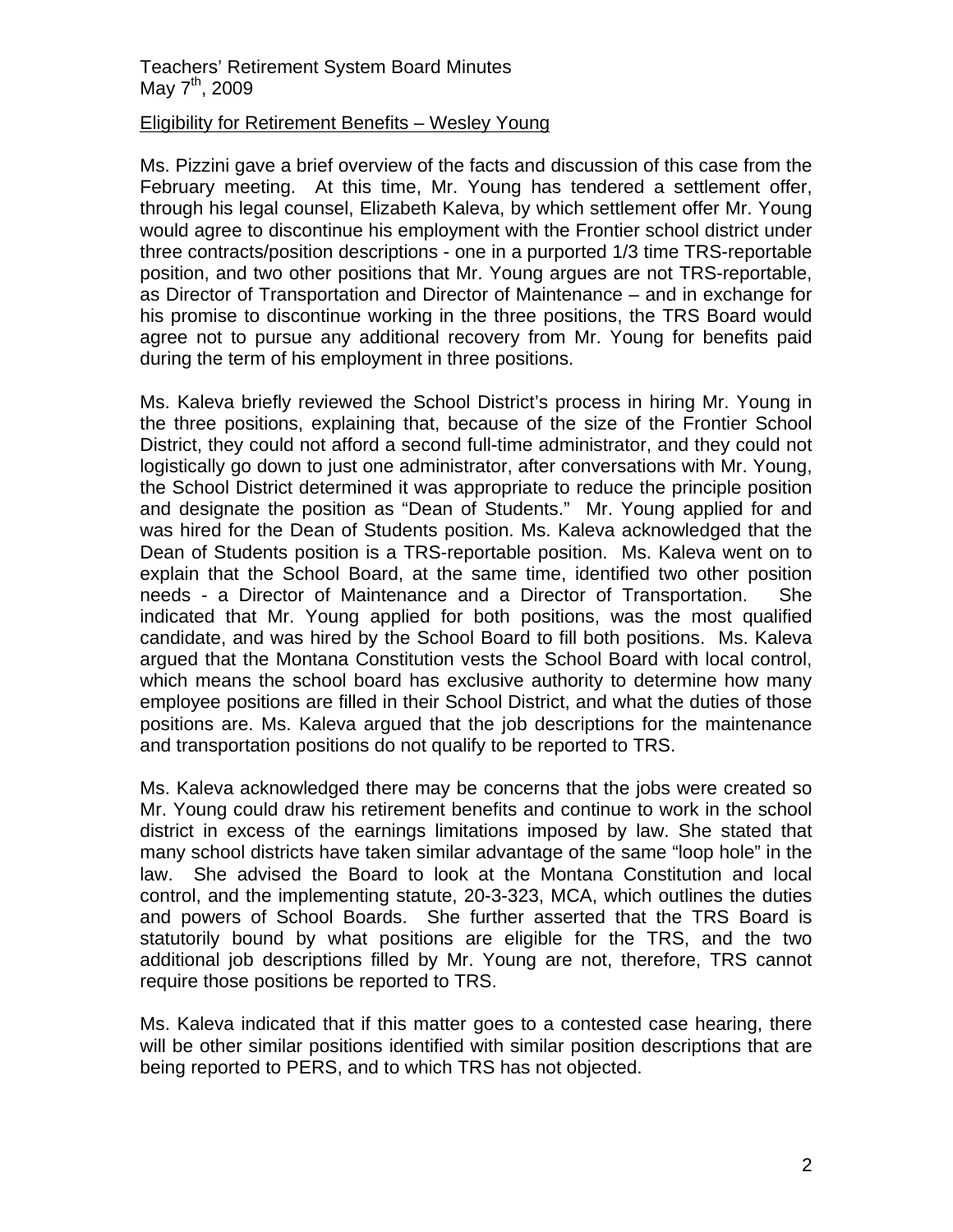Teachers' Retirement System Board Minutes May  $7^{th}$ , 2009

Ms. Kaleva advised the Board that she is willing to work with Ms. Pizzini and Mr. Senn to come up with a rule which addresses the "loop hole" that led to this issue and TRS' concerns.

Chairman Ryan asked if the Board had any questions and/or comments:

Member Turcotte asked if Exhibit A was the current contract for the Dean of Students and if it pertains to a full time employee? Ms. Kaleva commented that it is not 1 FTE in a public school, it is limited to 142 hours a month and 1 FTE for a public school administrator is 260 days. It is not 1/3 time, because it doesn't need to be. Mr. Senn commented that full-time service under TRS statutes means 180 days per year or 140 hours per month for nine months; and part-time service is service that is less than full-time.

Member Turcotte asked how a member can work part-time 1/3 and have time to work two other 1/3 time jobs.

Ms. Pizzini commented that the issue before the Board was whether one TRSreportable position is described as three positions so that Mr. Young would be eligible to receive TRS retirement benefits. The Board has a legal obligation to determine if Mr. Young is eligible for benefits under the circumstances.

Ms. Pizzini asked a number of questions of Mr. Young and Ms. Kaleva to clarify the process and timeframes by which Mr. Young was hired by the School District under the three position descriptions.

Member Layman commented on the process by which Mr. Young was hired under three position descriptions: he submitted his resignation, the School District cut the Principal position, the School District created the Dean of Students, Director of Transportation, and Director of Maintenance positions, and the total pay for all three positions was \$53,000. Member Layman inquired whether this amount is more than the previous Principal position paid? Why didn't they just give Mr. Young a pay raise as Principal, as he did the same job description before? Ms. Kaleva advised Mr. Young not to respond and that they would move forward, and thanked the Board for their time.

MOTION/VOTE: Member James Turcotte moved to deny retirement benefits for Mr. Wesley Young. Seconded by Member Darrell Layman.

Chairman Ryan called for public comment on related items and the motion. No public comments were made. The motion passed unanimously.

# Strategic Planning: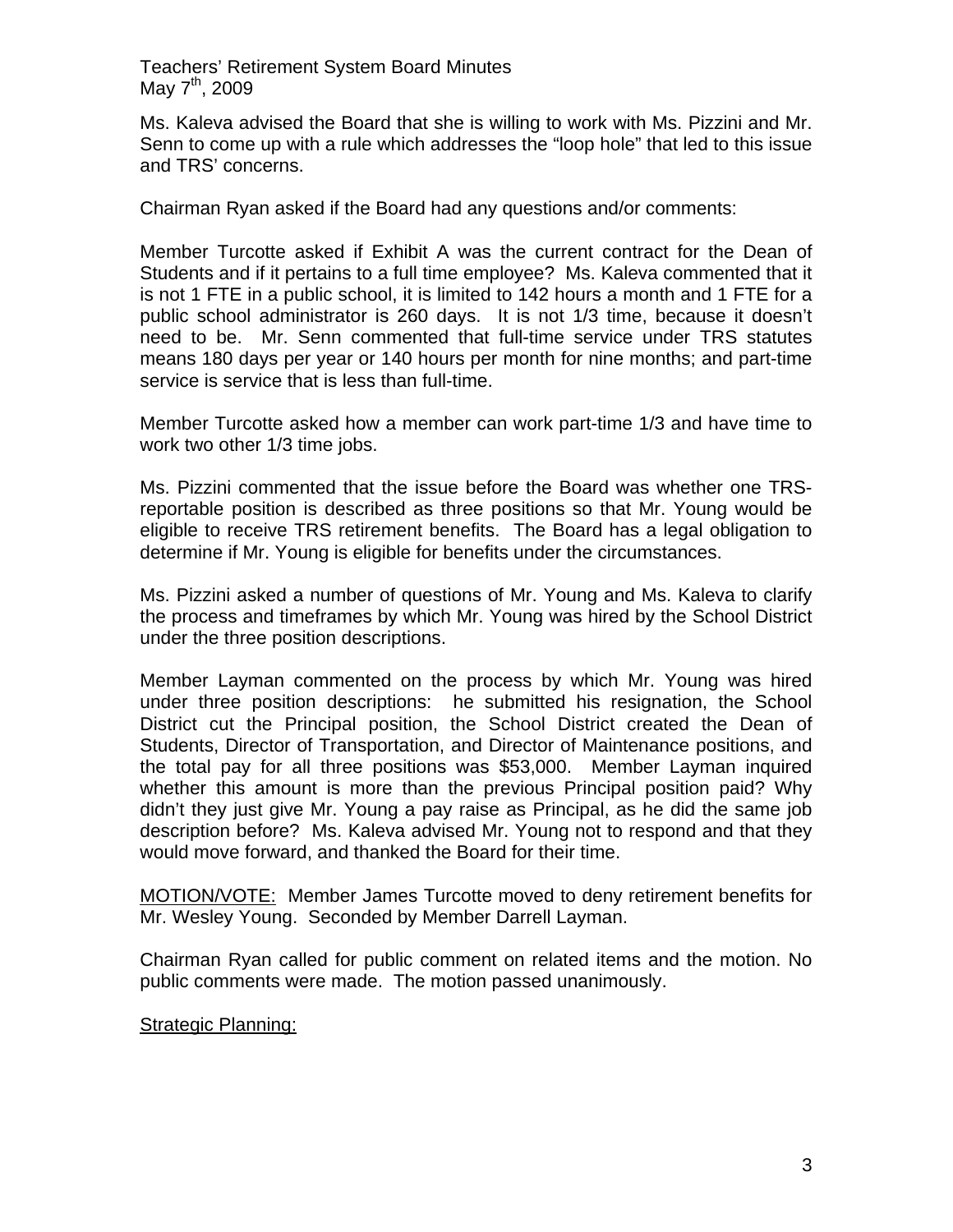Teachers' Retirement System Board Minutes May  $7^{th}$ , 2009

SWOT Analysis is completed, the Strategic planning analysis on strengths, weakness, opportunities, and threats, have been reviewed by the staff. The next step is to discuss, process, and document the 2009 goal and objectives.

Mr. Senn reviewed the Goals and Objectives to hire a communications officer, and suggested the Board delay hiring a communications officer until the system was better funded.

Mr. Kerins asked if the SWOT analysis, commitment worksheet, and the TRS 2009-2010 Goals & Objectives now could be used for public consumption. Member Mr. Layman felt the documents needed to be screened one more time, they are looking good, but a little rough in some areas.

Chairman Ryan commented that hiring of a communications officer should be kept at the front of the short term objectives, and that the cost should not be a factor, having the right individual could benefit, and save this system money.

It was the consensus of the Board to continue to work on the SWOT analysis, postpone hiring a communication officer, and to move forward with the remaining goals and objectives.

## Board Members Communication Policy

Ms. Pizzini presented the proposed policy regarding communications by Board members with third parties related to TRS matters. The draft policy is intended to provide guidelines for Board member communications with third parties, in all circumstances, from acting as good will ambassadors for the retirement system to being asked for explicit information regarding benefits, pending issues, etc. Essentially, Board members should provide only prepared materials, refer individuals to the retirement system's statutes and administrative rules, and refer individuals to TRS staff for questions regarding benefits, pending matters, etc.

### Policy on Policies

Mr. Senn reviewed the draft "policy on policies" which describes the proposed process by which TRS will develop and maintain policies in the future. Ms. Pizzini discussed the legal function of policies in an entity like TRS, and the value of ensuring that functions that are performed routinely are performed similarly and in conformity with the law and Board's direction each time. She also discussed the importance of keeping a record of policies issued, their effective dates, and who's responsible for implementing them, etc.,

MOTION/VOTE: Member James Turcotte moved to adjourn the meeting. Seconded by Member Jeff Greenfield, the motion passed unanimously.

# ADJOURNED